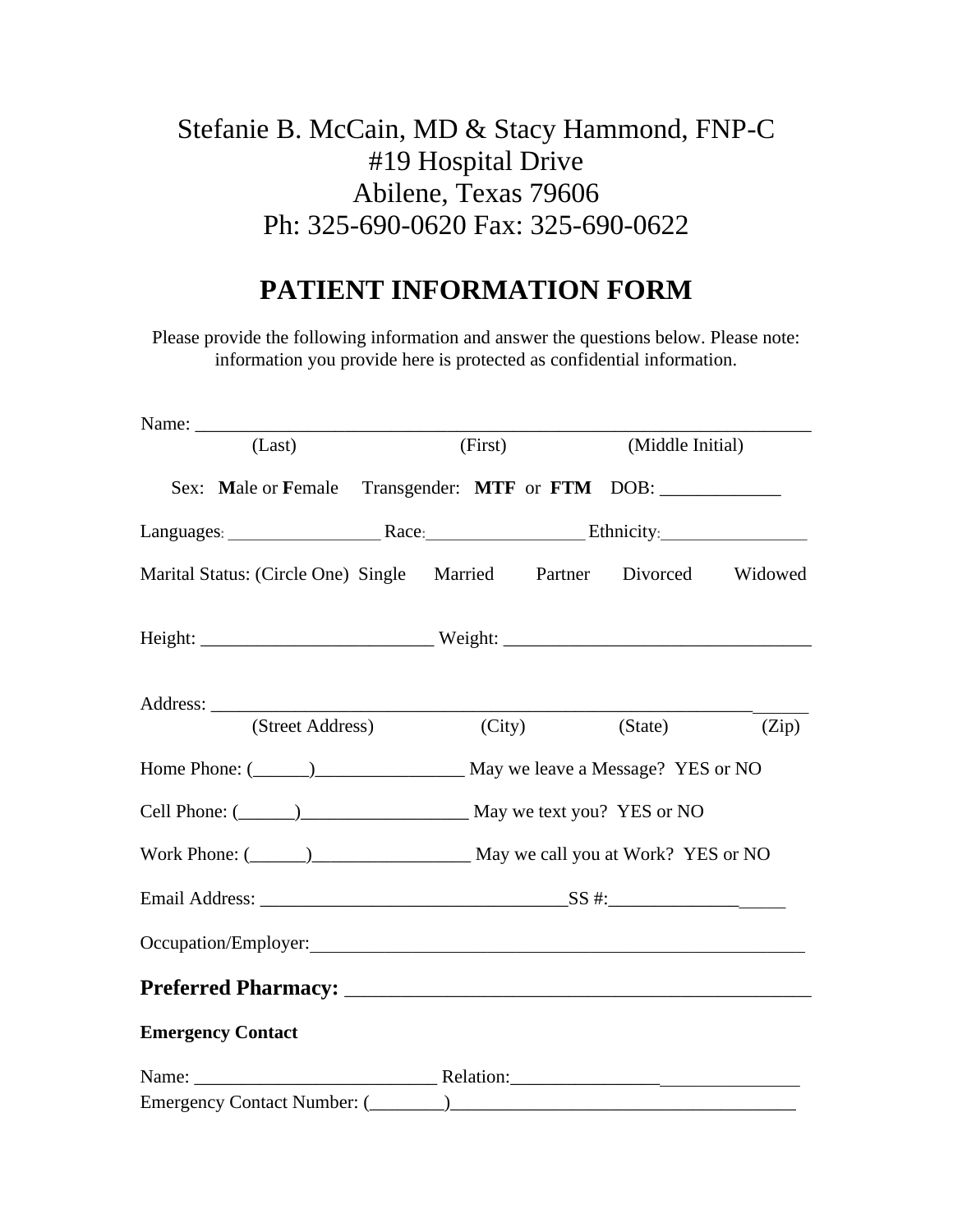|                                                       | Phone Number: $(\_\_)$                |
|-------------------------------------------------------|---------------------------------------|
|                                                       | Referred By (if any): $\qquad \qquad$ |
|                                                       |                                       |
| <b>Health Insurance Information (Primary Carrier)</b> |                                       |
|                                                       | Subscriber's Name:                    |
|                                                       |                                       |
|                                                       | Subscriber's SS Number:               |
|                                                       |                                       |
|                                                       |                                       |
|                                                       |                                       |
|                                                       |                                       |
|                                                       |                                       |
| <b>Secondary Insurance</b>                            |                                       |
|                                                       |                                       |
|                                                       |                                       |
|                                                       | Subscriber's SS Number:               |
|                                                       |                                       |
|                                                       |                                       |
|                                                       |                                       |
|                                                       |                                       |
| Subscriber's Employer:                                |                                       |